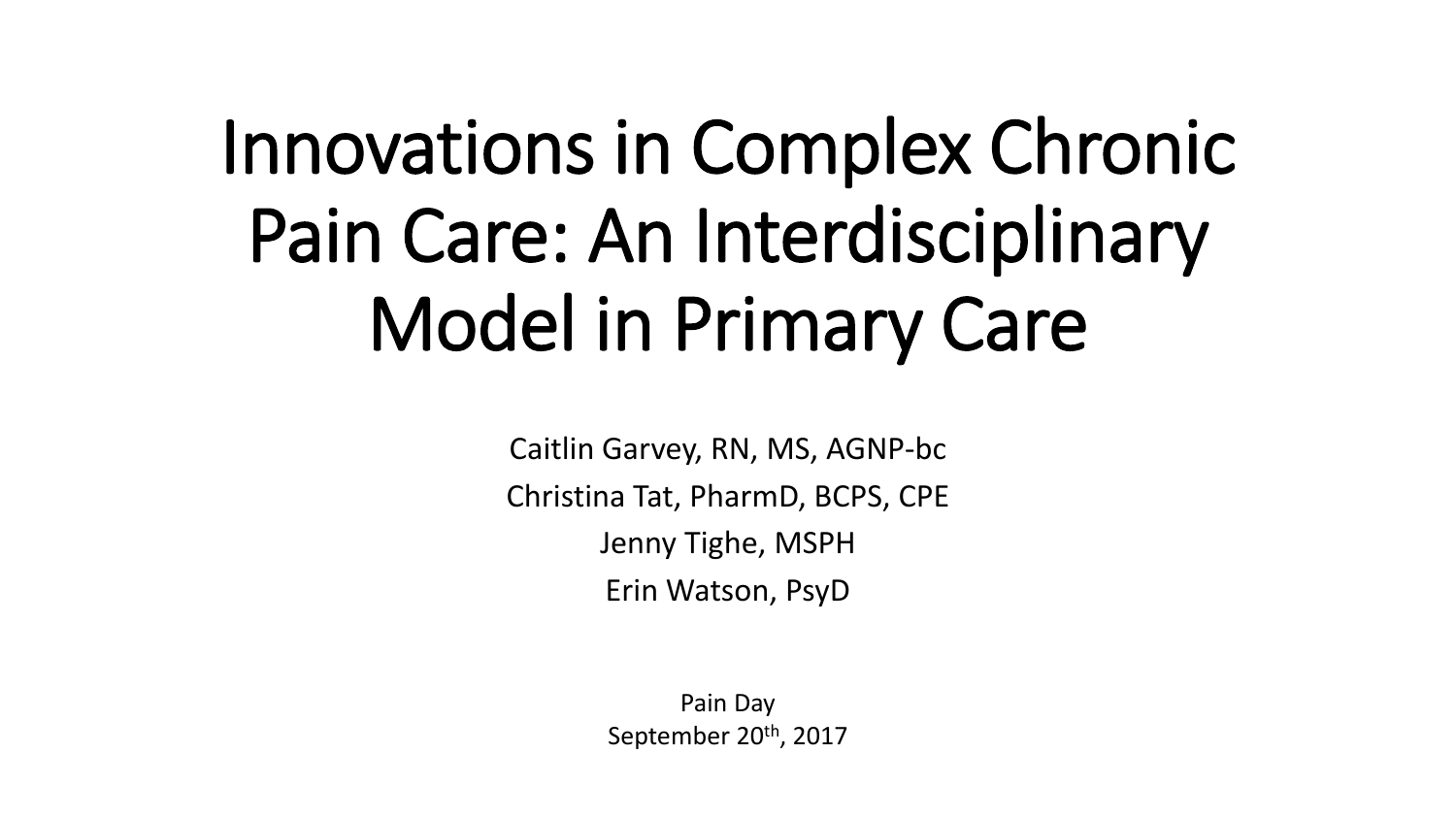#### **Disclosures**

- No financial conflicts of interest to disclose
- The opinions expressed in this presentation do not represent the official position of the US Department of Veterans Affairs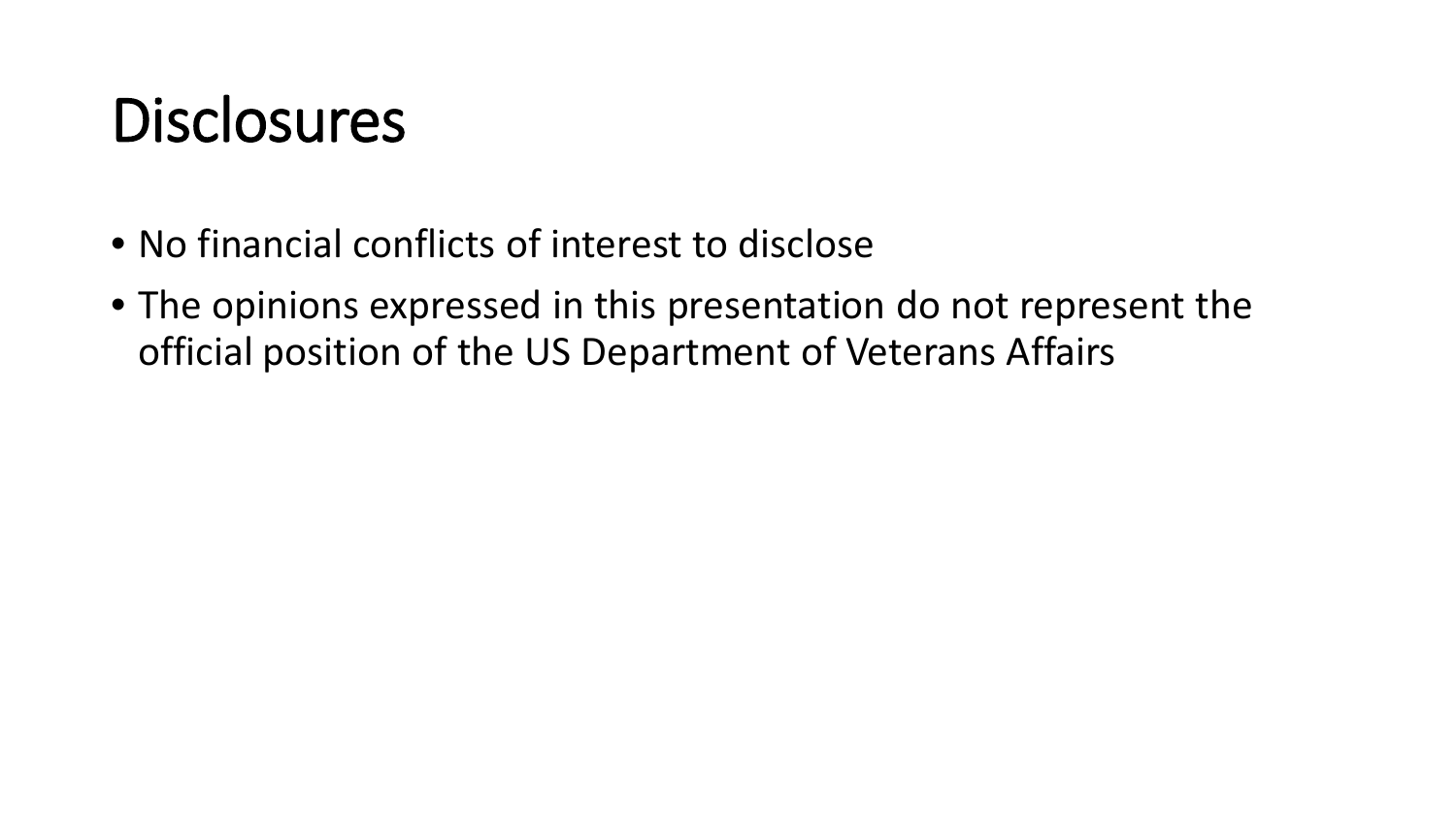#### Pain In Primary Care

- Chronic pain affects 100 million Americans  $1$
- Pain is the number one cause of disability in the US 2
- Patients with chronic pain report impact on enjoyment of life, feeling depressed, difficulty concentrating, impact on energy and inability to sleep 3
- About half of opioid prescriptions come from primary care <sup>4</sup>
- Opioid related deaths have increased over past 2 decades. Opioid addiction, and use of heroin, has also been on the rise and has gained national attention <sup>5</sup>
- National guidelines (VA/DoD, CDC) recommend biopsychosocial, multimodal, and interdisciplinary pain care  $6, 7$
- 1. IOM (2011). Institute of Medicine Report from the Committee on Advancing Pain Research, Care and Education: Relieving Pain in America, A Blueprint for Transforming Prevention, Care, Education and Research. The National Academies Press.
- 2. CDC (2009). Prevalence and Most Common Causes of Disability Among Adults --- United States, 2005. MMWR, 58(16);421-426.
- 3. American Pain Foundation (2006). Voices of Chronic Pain Survey.
- 4. Daubresse M, Chang H, Yu Y, Viswanathan S, et al. Ambulatory diagnosis and treatment of nonmalignant pain in the United States, 2000 2010. Medical Care 2013; 51(10): 870-878. <http://dx.doi.org/10.1097/MLR.0b013e3182a95d86>
- 5. National Institute on Drug Abuse (2017). Overdose death rates, revised September 2017. Accessed at https://www.drugabuse.gov/related-topics/trends-statistics/overdose-death-rates
- 6. The Opioid Therapy for Chronic Pain Work Group. (2017). VA/DoD Clinical Practice Guideline for Opioid Therapy for Chronic Pain. Version 3.0. Washington, DC: Veterans Health Administration and Department of Defense.
- 7. Dowell D, Haegerich TM, and Chou R. CDC Guideline for Prescribing Opioids for Chronic Pain United States, 2016. MMWR Recomm Rep 2016;65(No. RR-1):1–49. DOI: http://dx.doi.org/10.15585/mmwr.rr6501e1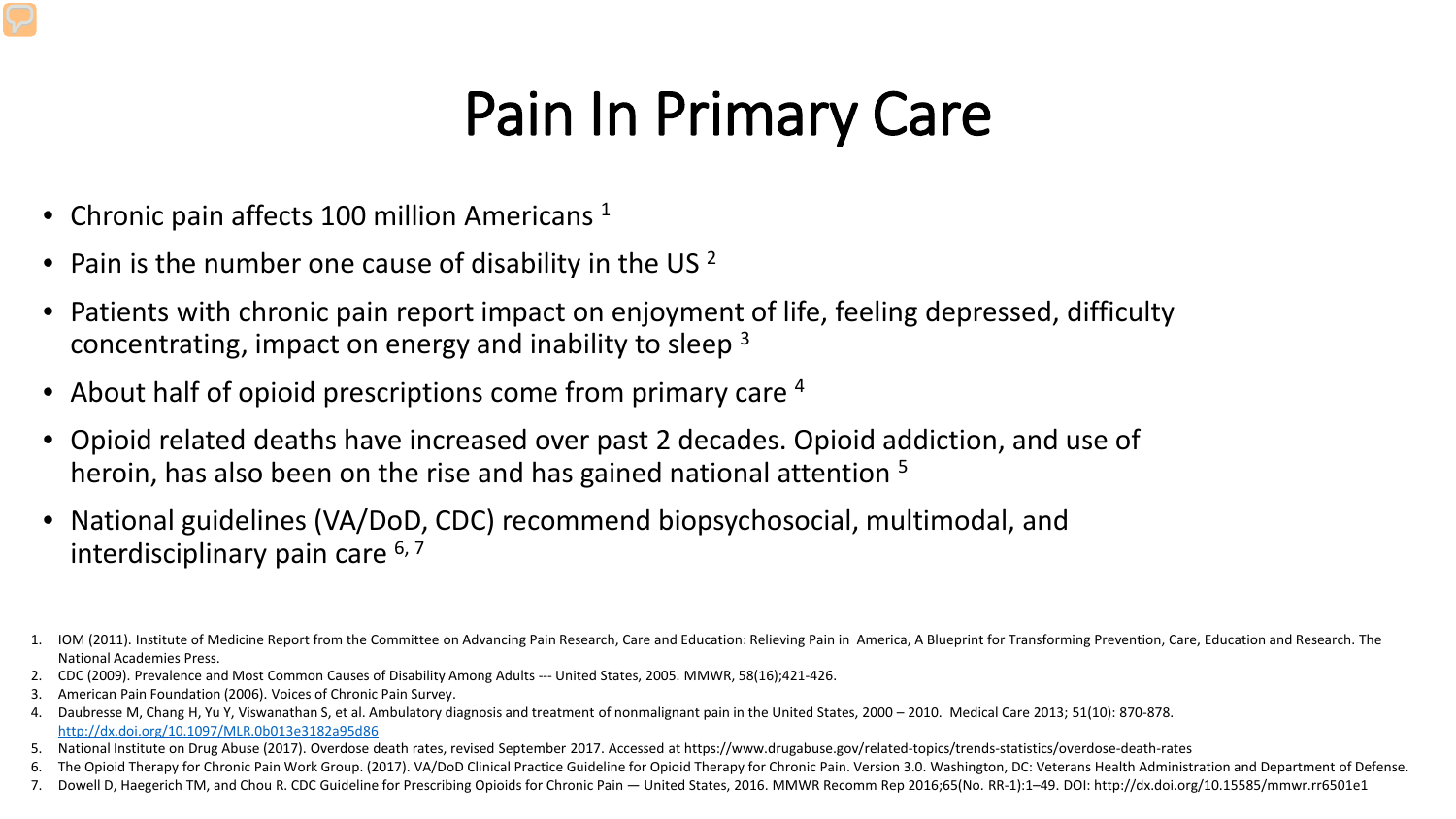## Integrated Pain Team (IPT)

**Description:** IPT is an interprofessional team of medical providers (MDs/NPs), pain psychologists, and pain pharmacists working in concert with primary care teams to provide multimodal pain management. IPT also coordinates services with other specialty services to optimize individualized pain management plans.

**Target Patients:** Complex chronic pain patients, especially those with problematic prescription opioid use or safety concerns.

#### **Goals of the IPT:**

- (1) To optimize multimodal pain care plans focused on functional goals
- (2) To reduce prescription opioid misuse and facilitate addiction treatment
- (3) To support and facilitate primary care teams' caring for complex chronic pain patients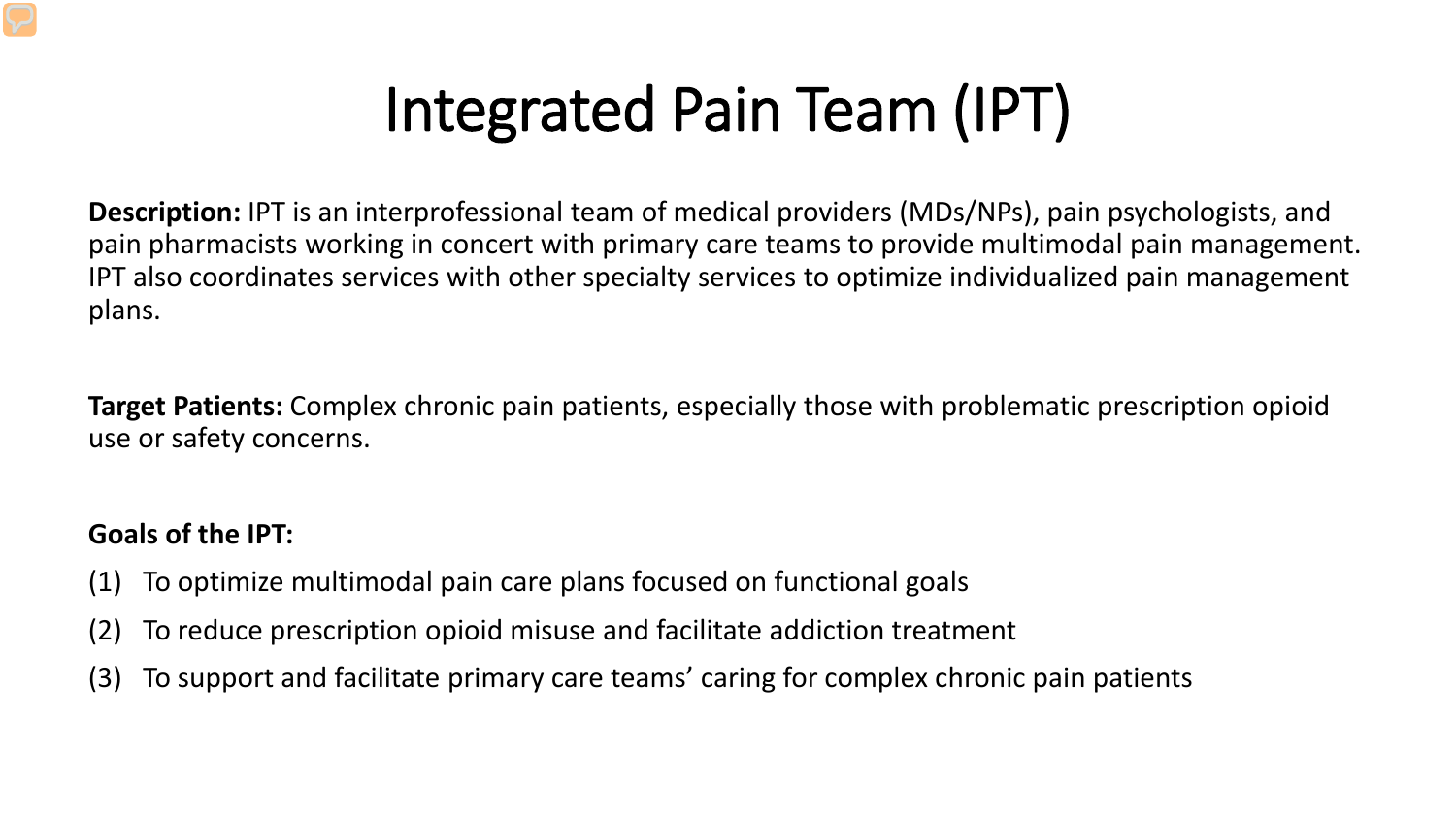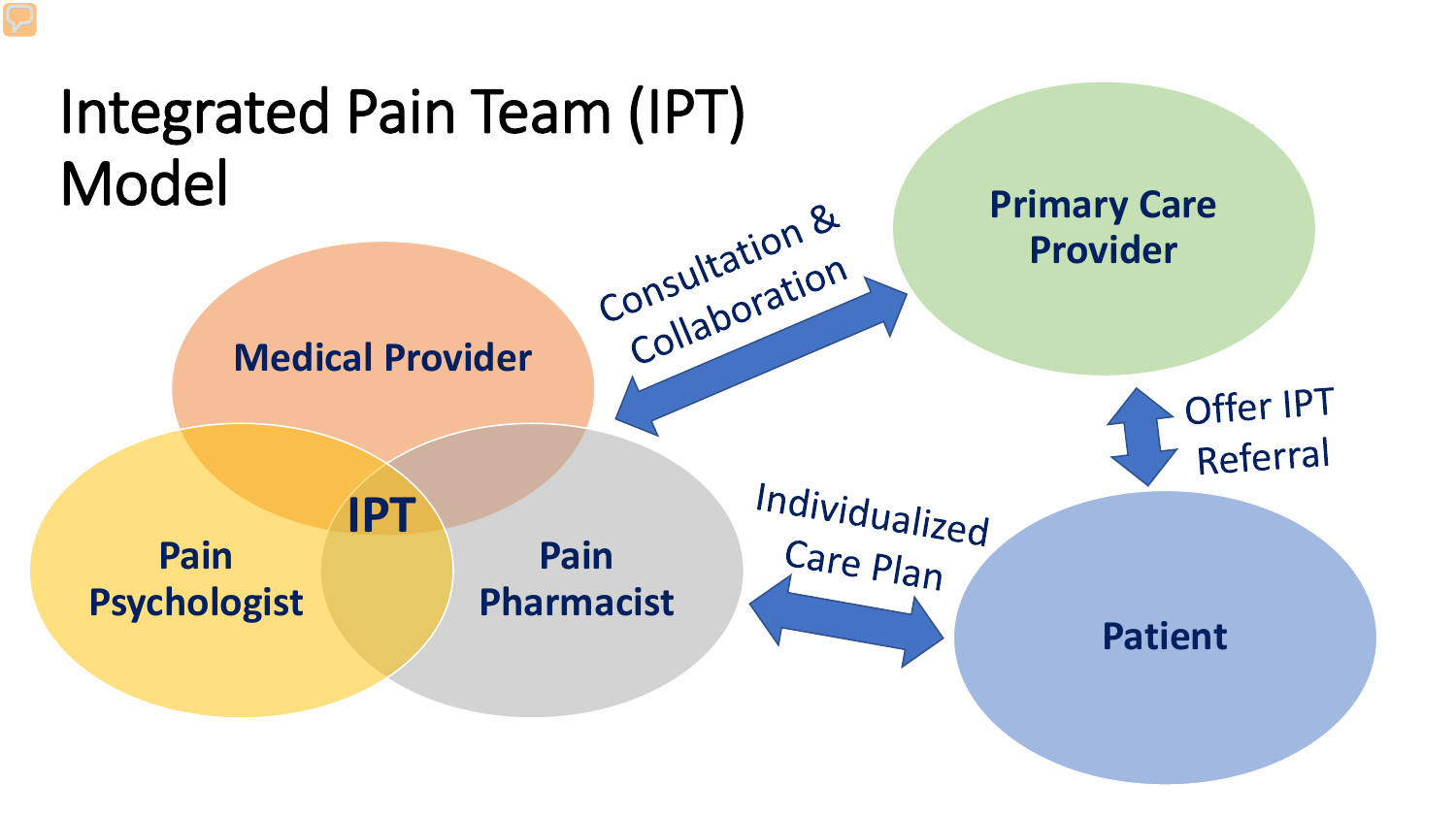#### Integrated Pain Team: Patient Demographics

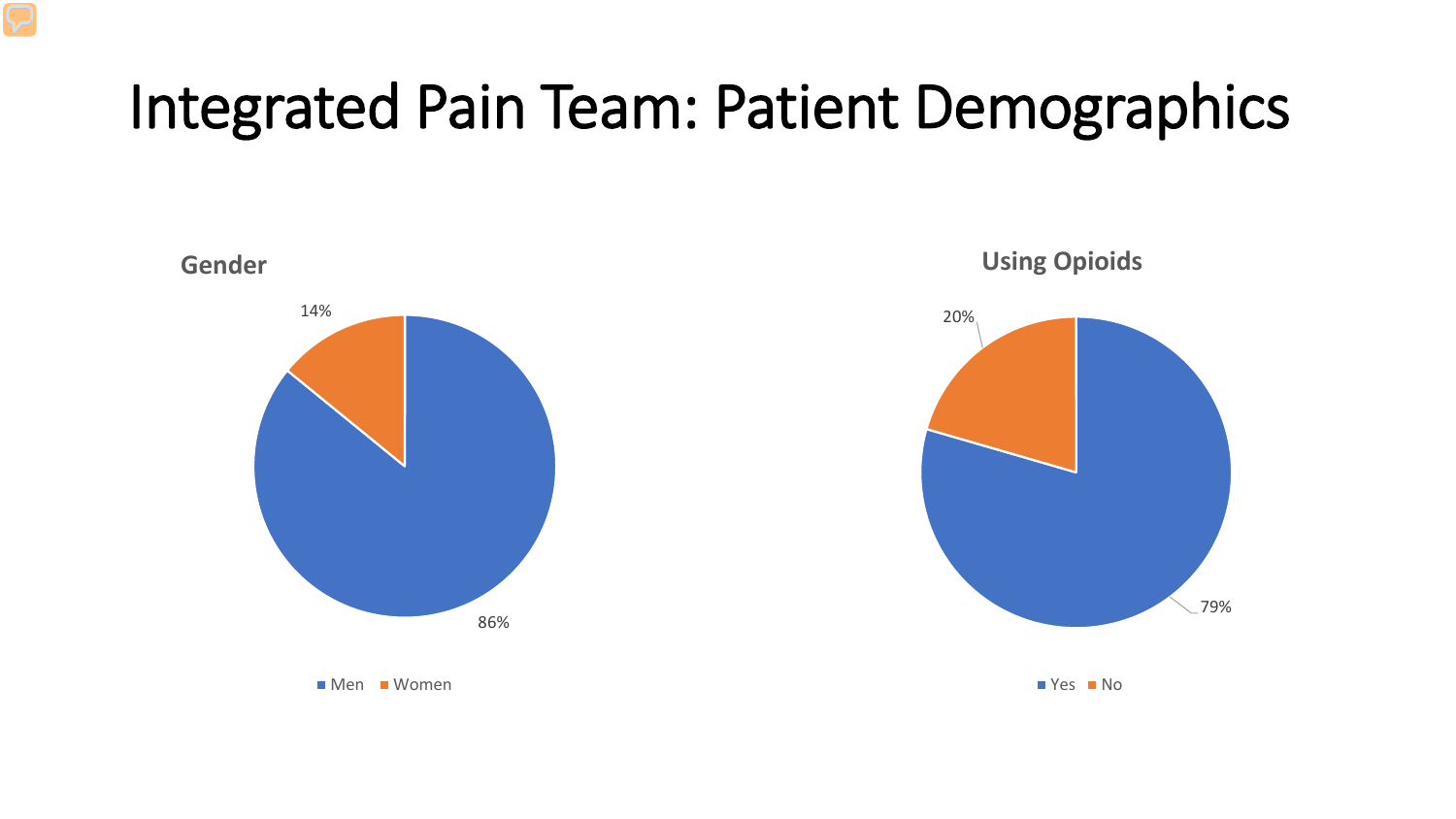## Integrated Pain Team: Patient Demographics

VA Service Connection

Marital Status





Race and Ethnicity





#### Living Situation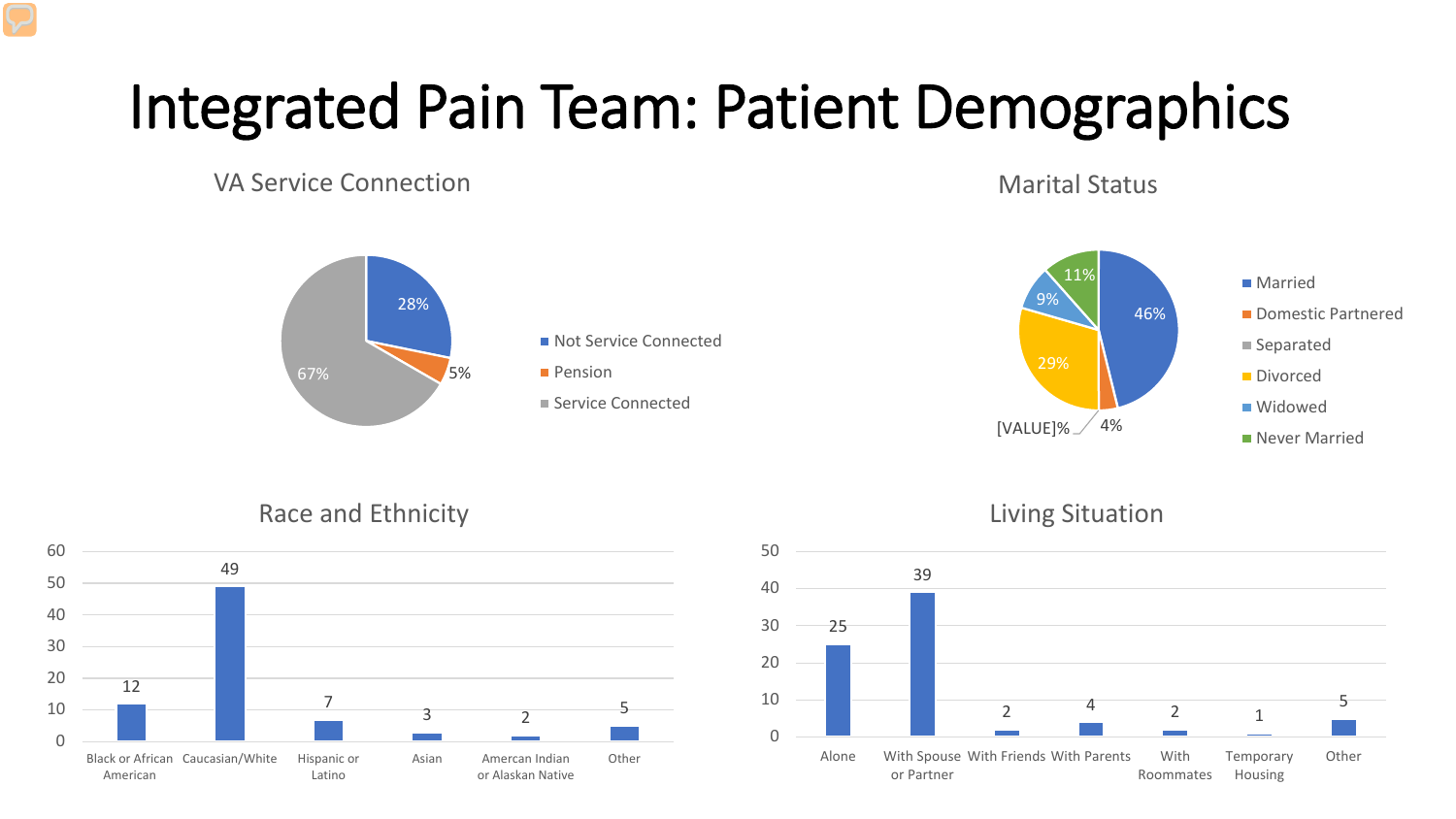#### IPT Core Activities

#### **Medical Provider (MD or NP)**

- Pain assessments
- Coordinate with related specialty care
- Patient orientation to multimodal pain management
	- Optimize non-pharmacologic interventions
- Opioid Risk Mitigation and safety **Pain Psychologist Pain Psychologist Pain Pharmacist**

- Psychological assessment and safety planning

> - Motivational interviewing

- Medication assessment

- Optimize non-opioid medications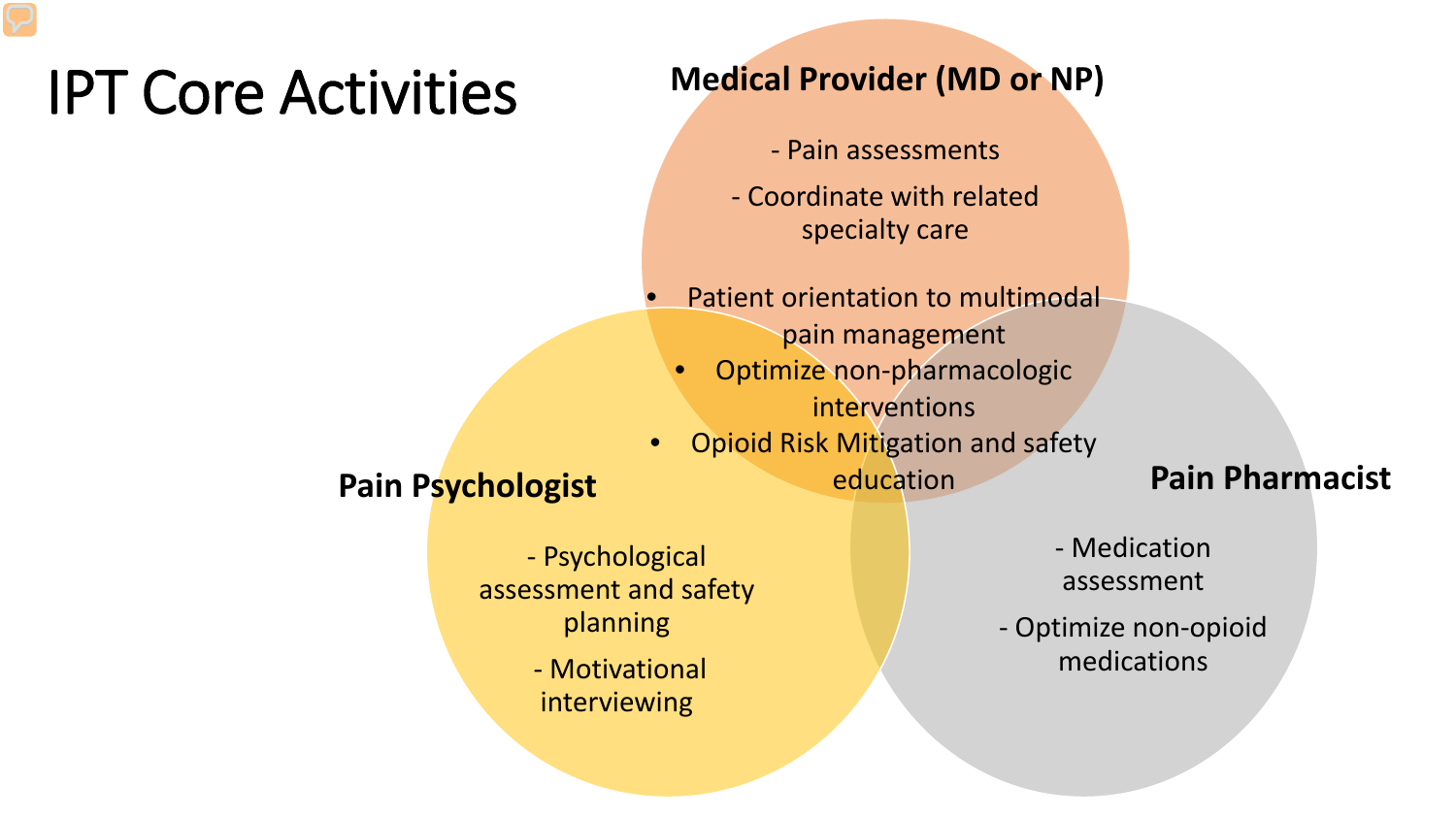# IPT Data (QUERI results)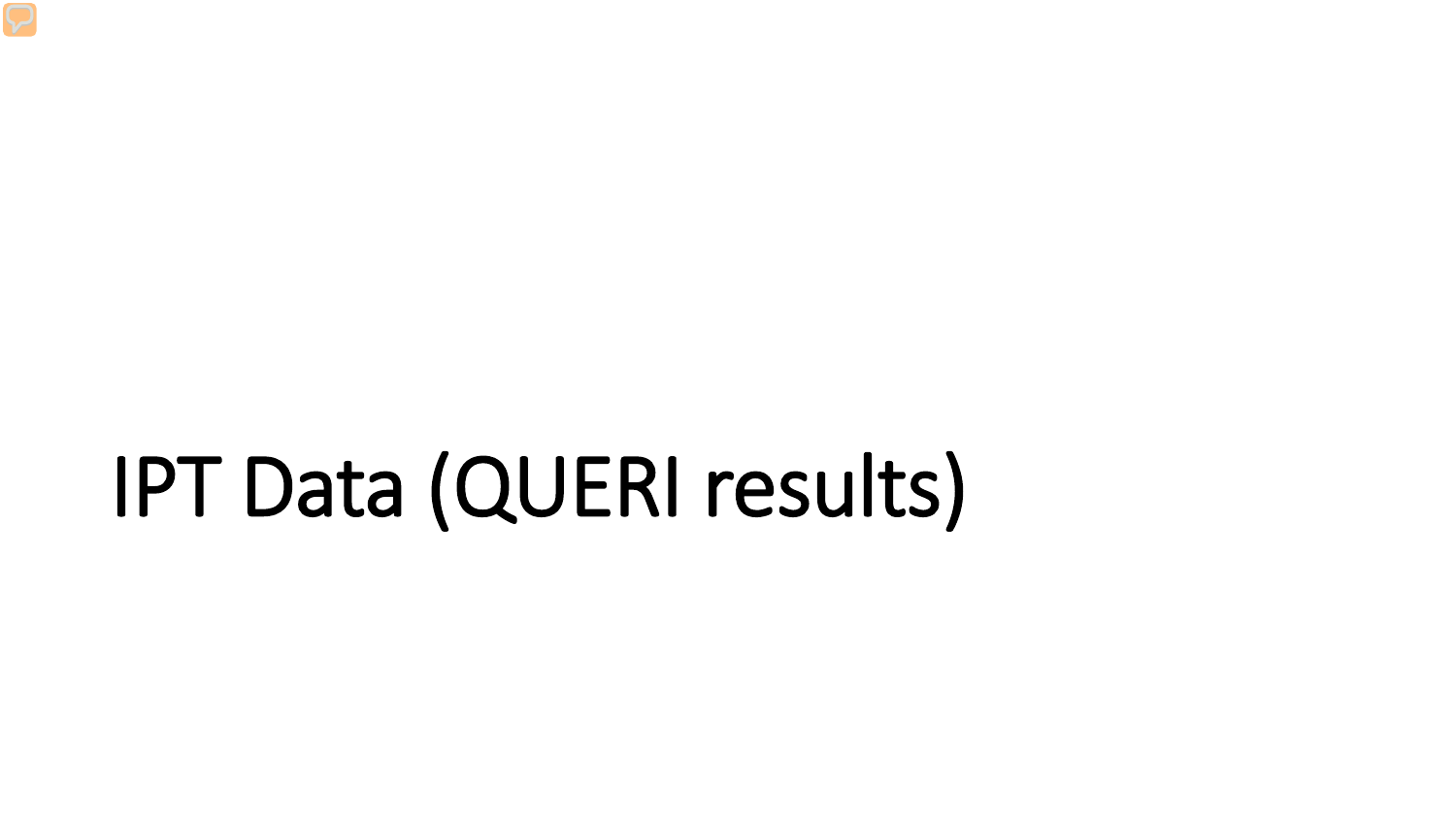#### Improved Patient Experience with Pain

- Significant improvement in Pain Interference Overall
- Significant improvement in Pain Interference related to Mood, Relationships, and Sleep
- Pain Catastrophizing

I keep thinking about how much it hurts. (Rumination) I become afraid the pain will get worse. (Magnification) I feel I can't stand it anymore. (Helplessness)

Significant improvement in Pain Rumination and Helplessness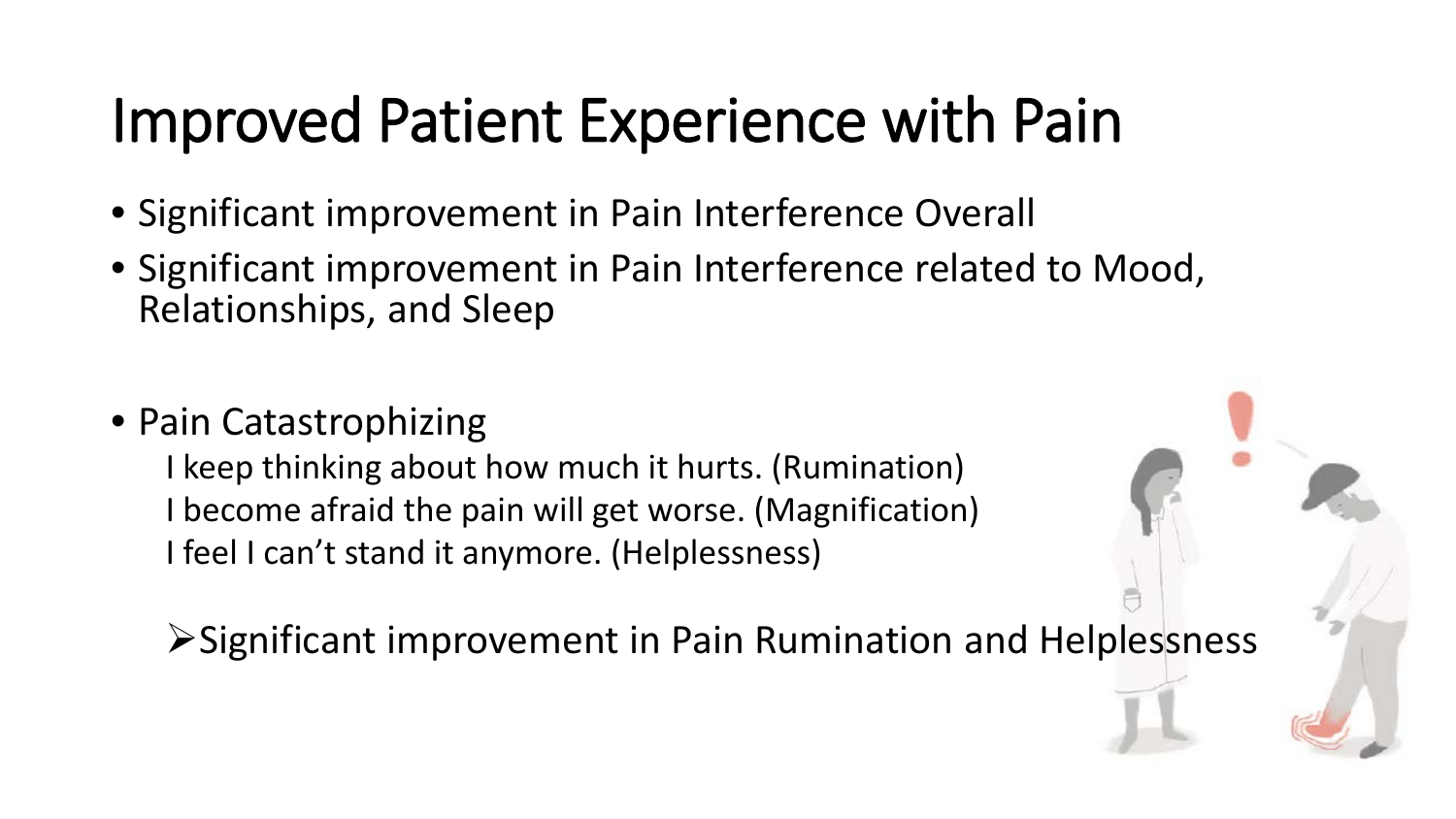#### Improved Patient Experience with Opioids

• Significant improvement in Current Opioid Misuse Measure



- In the past 30 days, how often have you had to go to someone other than your prescribing physician to get sufficient pain relief from medications?
- In the past 30 days, how much of your time was spent thinking about opioid medications (having enough, taking them, dosing schedule, etc.)?
- Working with IPT significantly reduces self-reported opioid misuse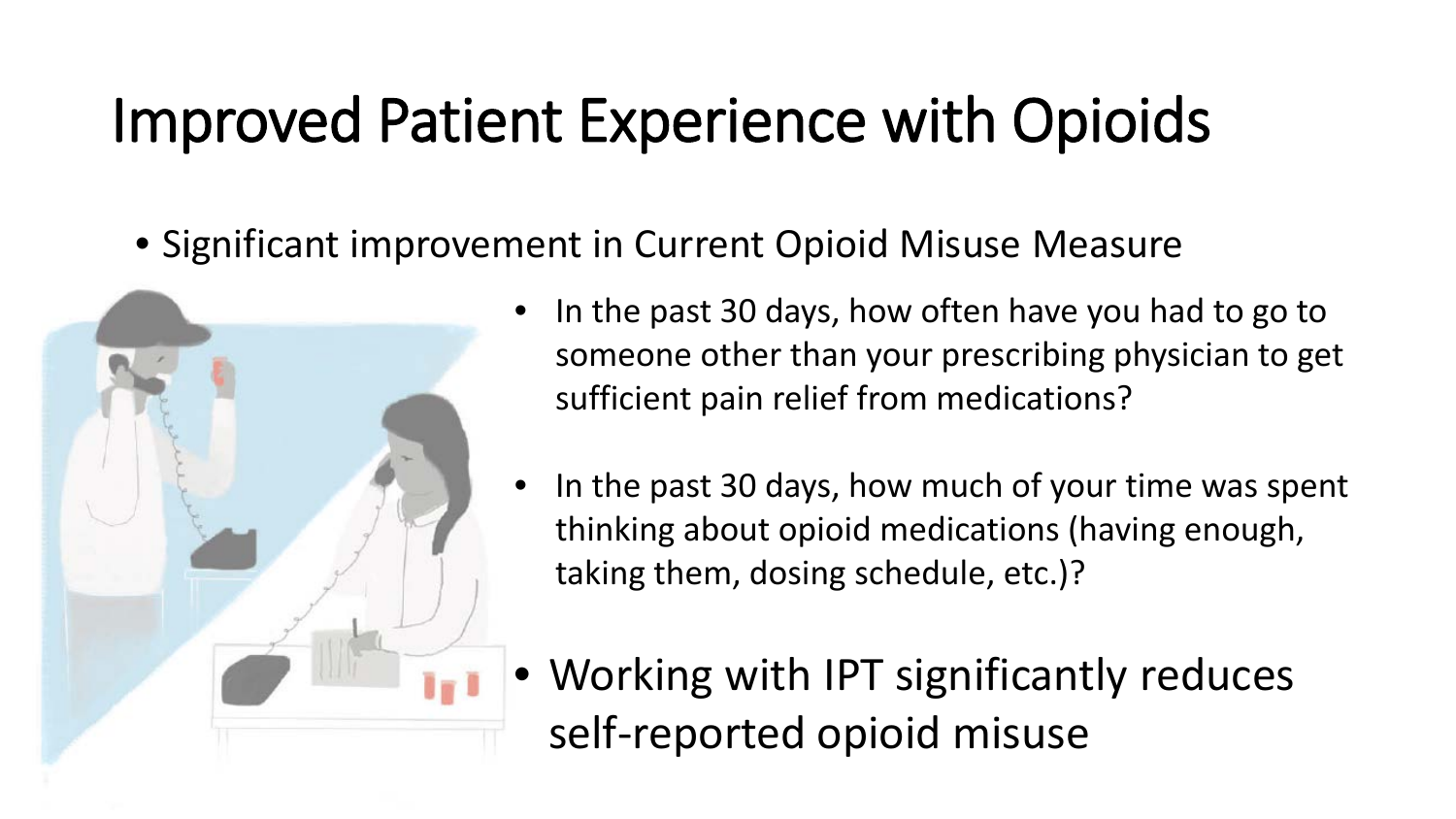## 3-Month Reduction in Mean MEDD (n=162)



- **61%** greater MEDD reduction in IPT compared to usual care (p=0.006)\*
- **2.6-fold** higher odds of achieving ≥50% reduction in opioid dose in IPT group (p=0.004)\* \*adjusted for baseline age, gender, and baseline MEDD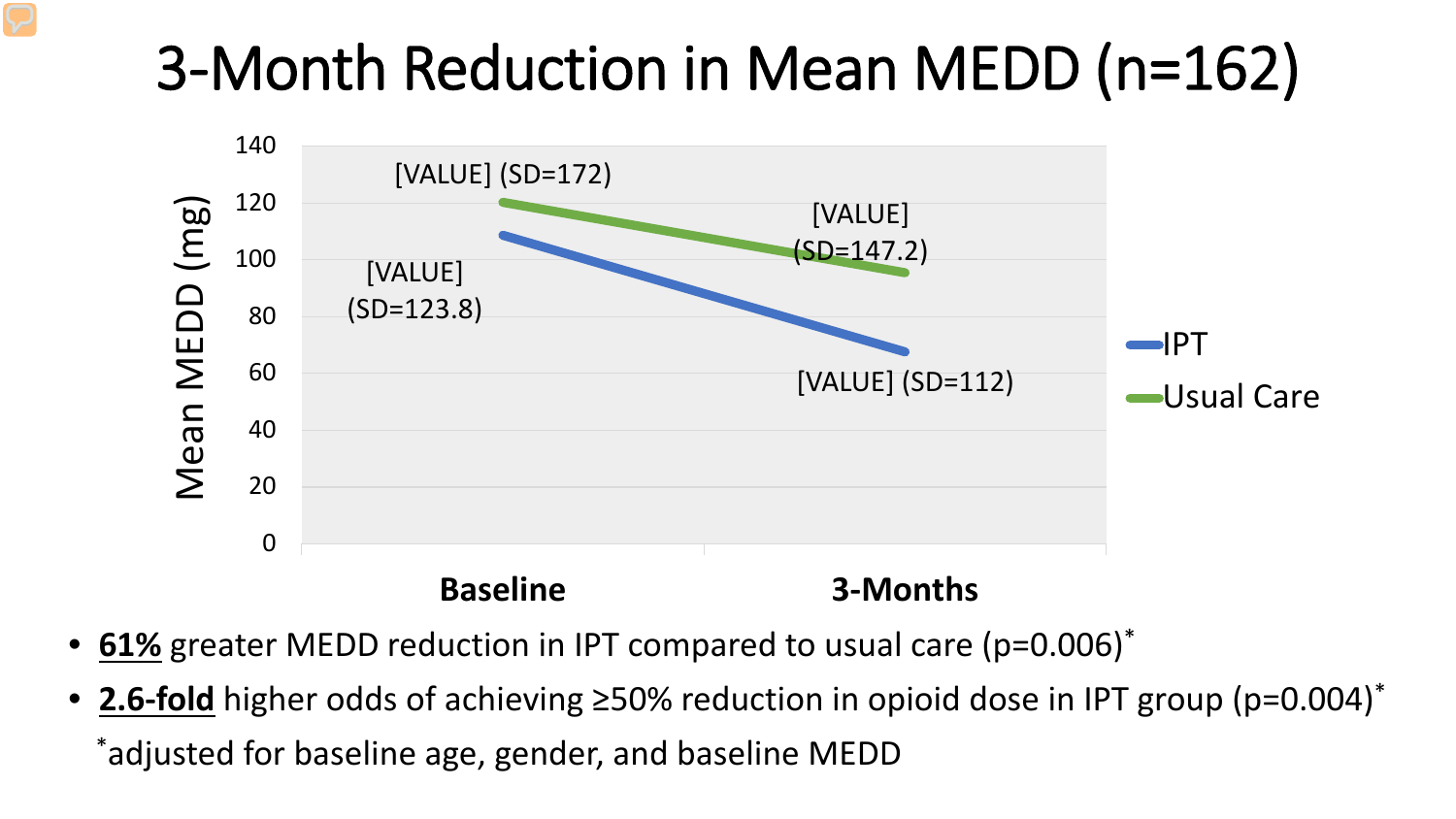#### 6-Month Reduction in Mean MEDD (n=82)



- 103% greater MEDD reduction in IPT compared to usual care (p=0.015)<sup>\*</sup>
- **3.6-fold** higher odds of achieving ≥50% reduction in opioid dose in IPT group (p=0.005)\* \*adjusted for baseline age, gender, and baseline MEDD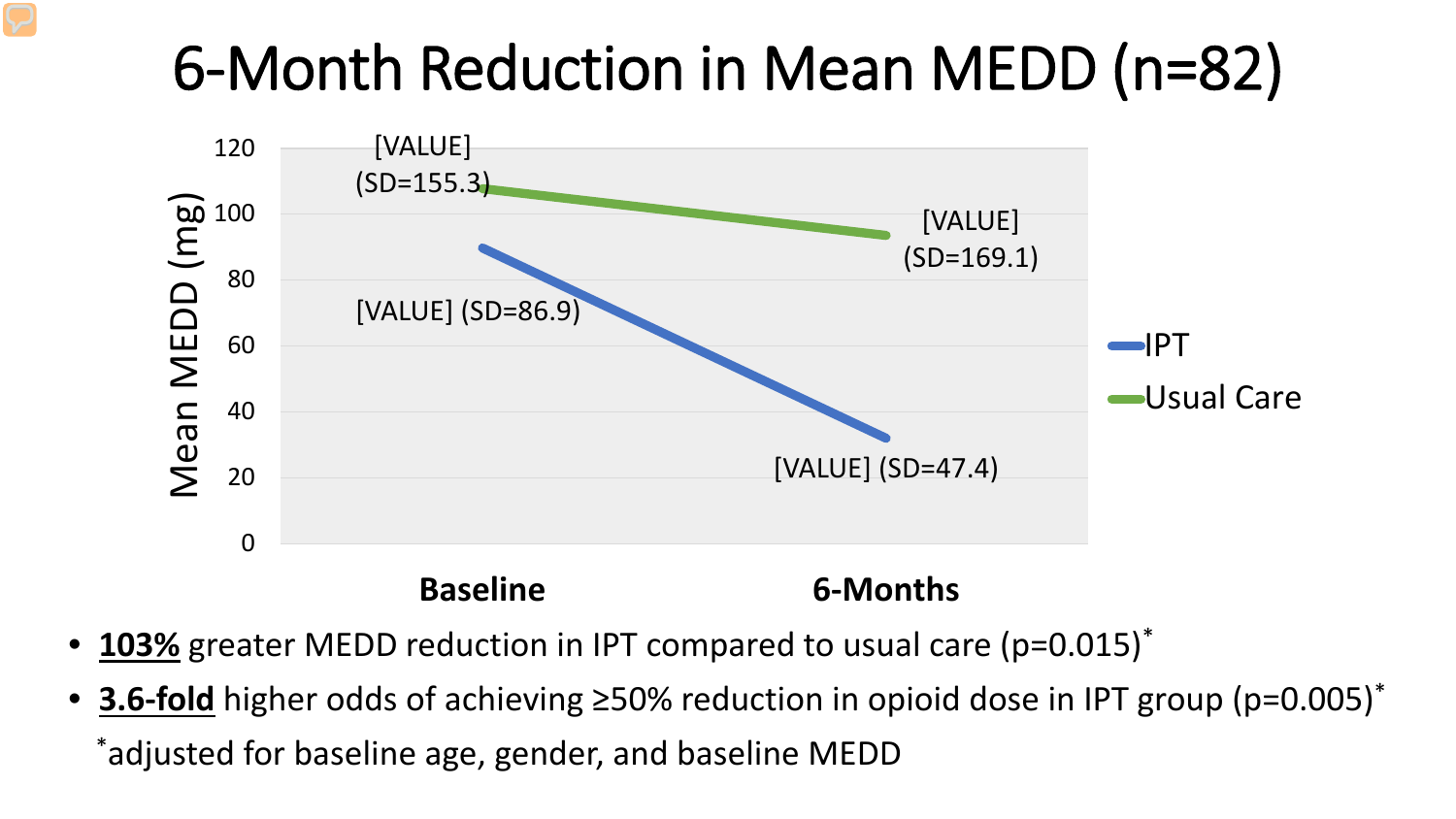## Provider Experience with IPT

- Providers & stakeholders generally agreed that **IPT has a positive impact on providers' experience**:
	- IPT relieves some of the burden of having difficult conversations about opioids with patients.
	- IPT allows providers to spend time focusing on medical concerns other than chronic pain.
	- IPT reassures providers that the patient is receiving competent, expert care.
	- IPT reinforces providers' efforts at patient-education & limit-setting (esp. re opioids).
	- IPT educates providers about pain care resources and approaches.

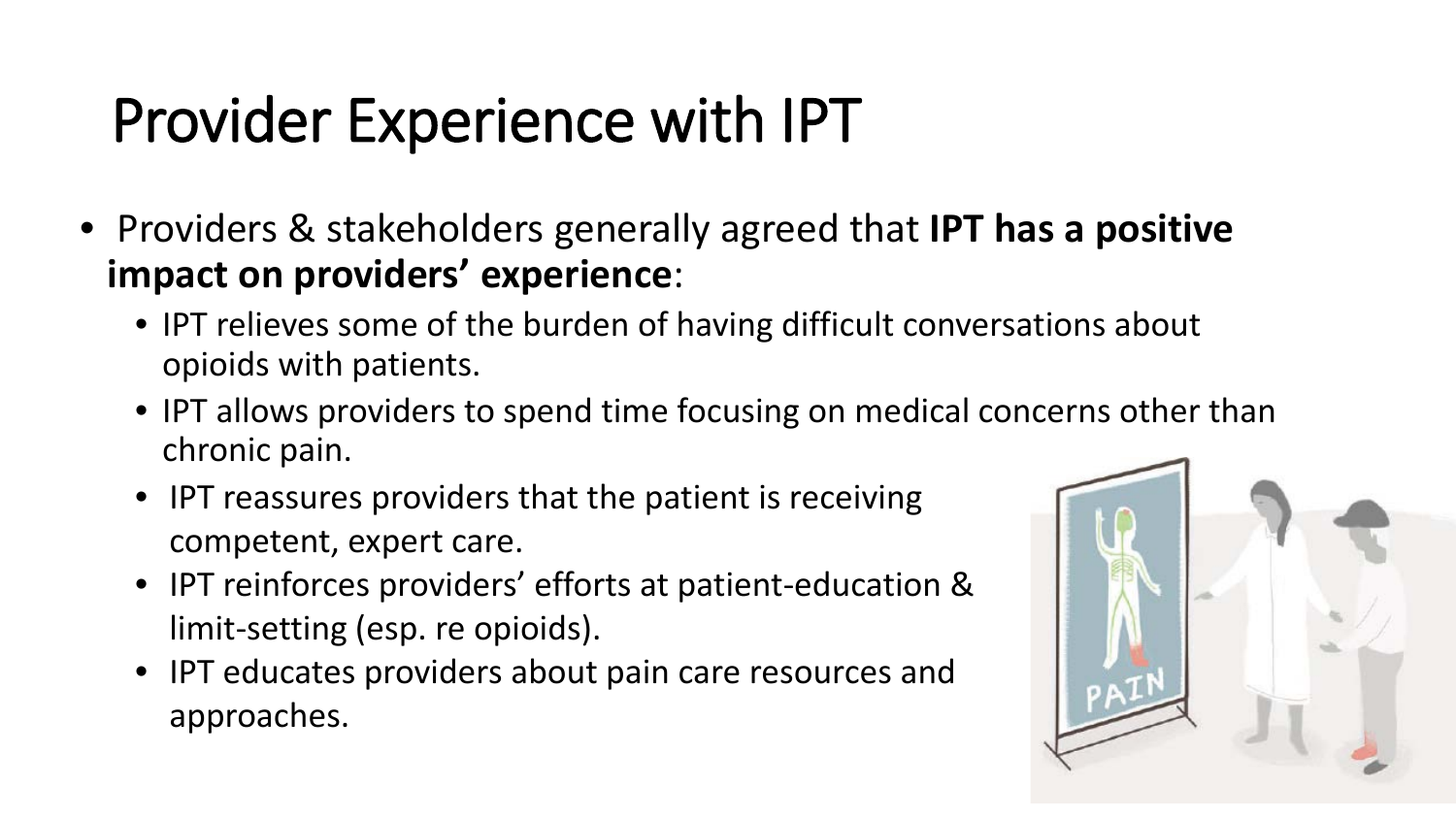## "How does the Integrated Pain Team (IPT) impact chronic pain care at SFVAHCS?"

#### **Providers feel IPT improves chronic pain care by**:

- providing patients w/ comprehensive, high-quality pain treatment
- educating patients about pain management
- ensuring that patients are aware of treatment options
- communicating the risks associated with opioid usage

PCPs used phrases like "**vital service**" and "**excellent care**" to describe the work that IPT does.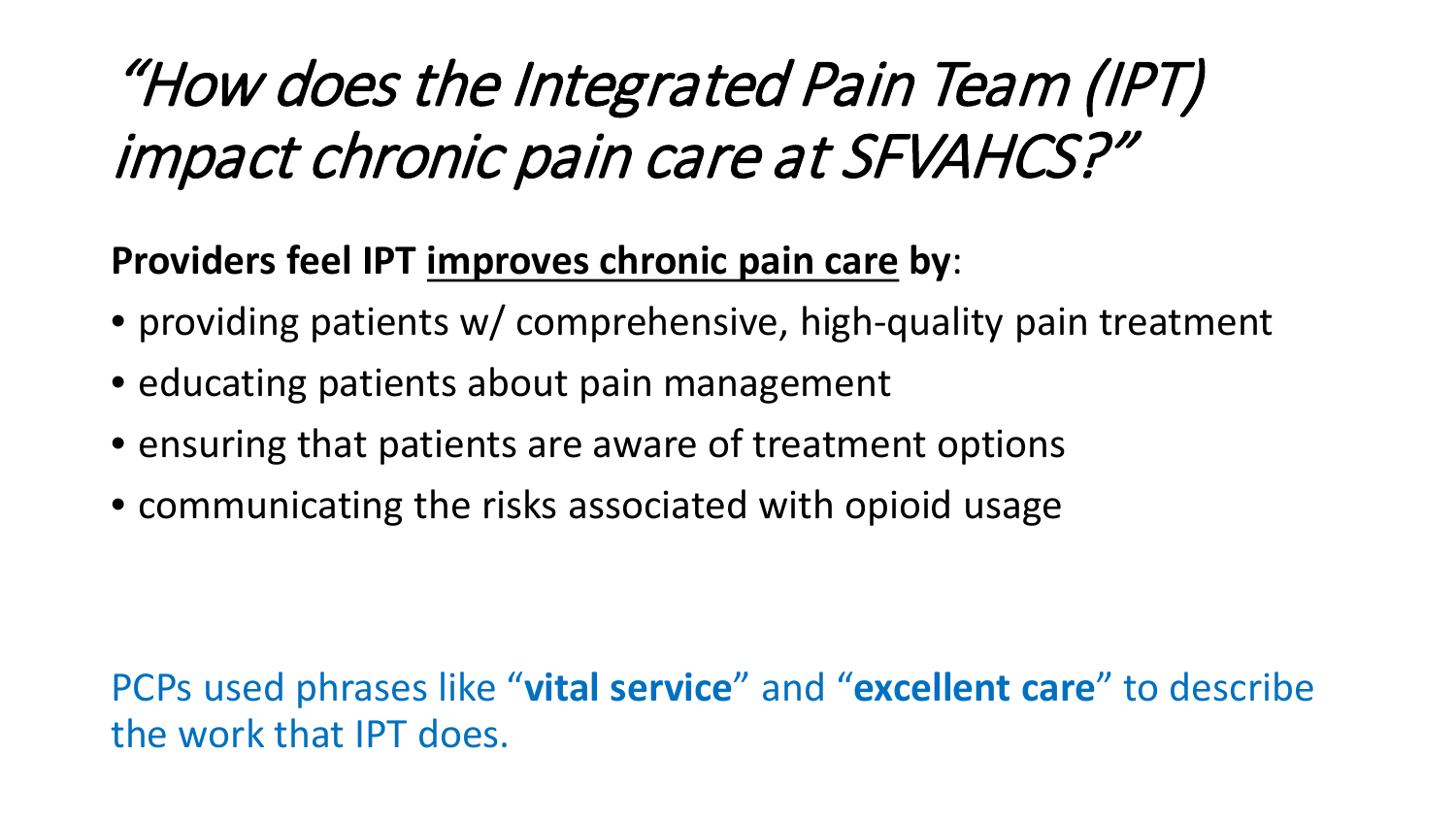## "How does the Integrated Pain Team (IPT) impact chronic pain care at SFVAHCS?"

#### **Patient aligned care team staff felt IPT was particularly effective in**:

- Helping some patients to reduce their use of pain medications.
- Increasing patient knowledge/understanding of pain & treatment options.
- Creating greater patient openness to engaging with mental health and trying nonpharmacological treatment options.
- Providing greater continuity of care for chronic pain patients, esp. in rural CBOC clinics with high provider turnover.

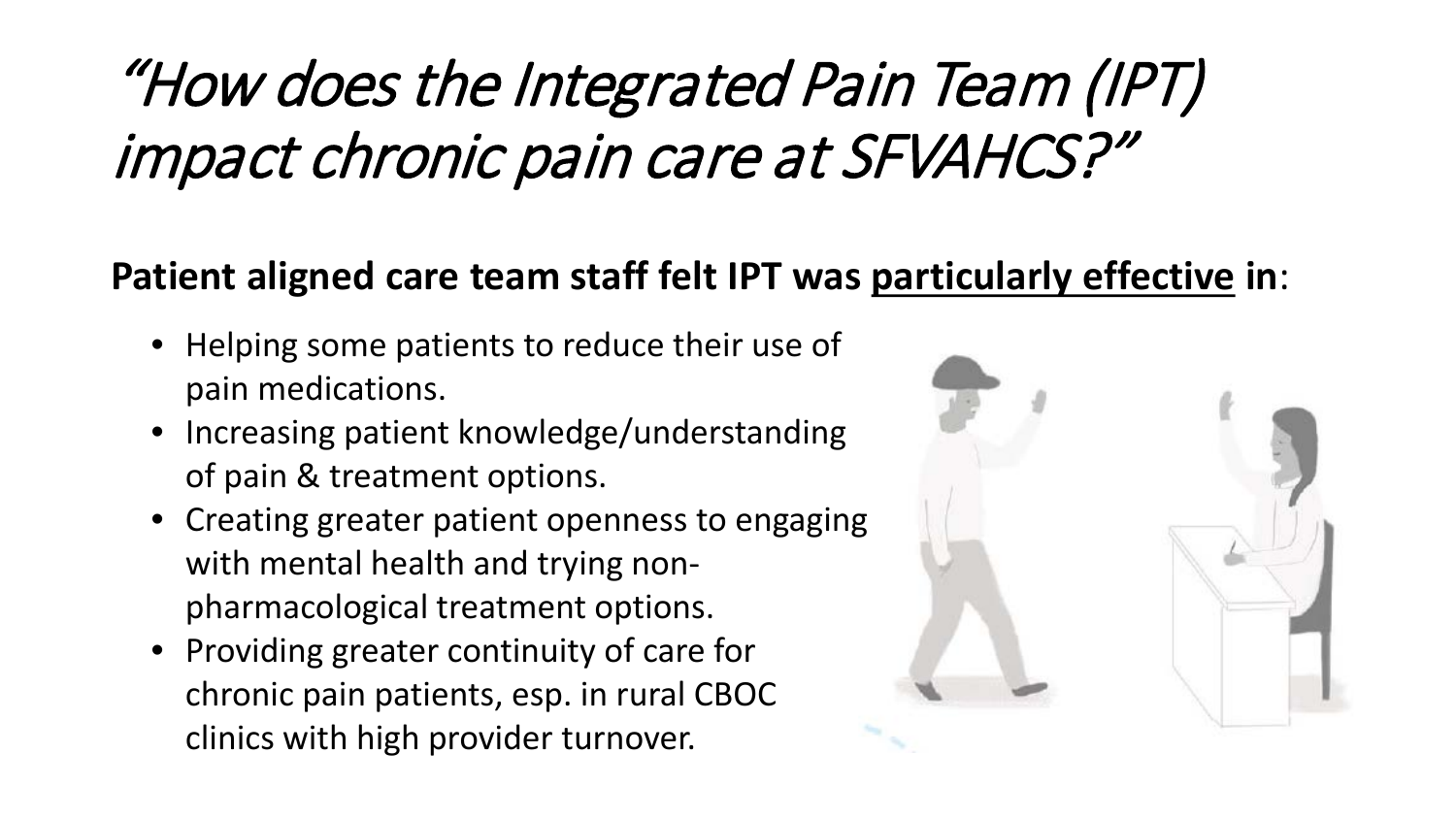# IPT In Action: Workflow and Team Based Patient Care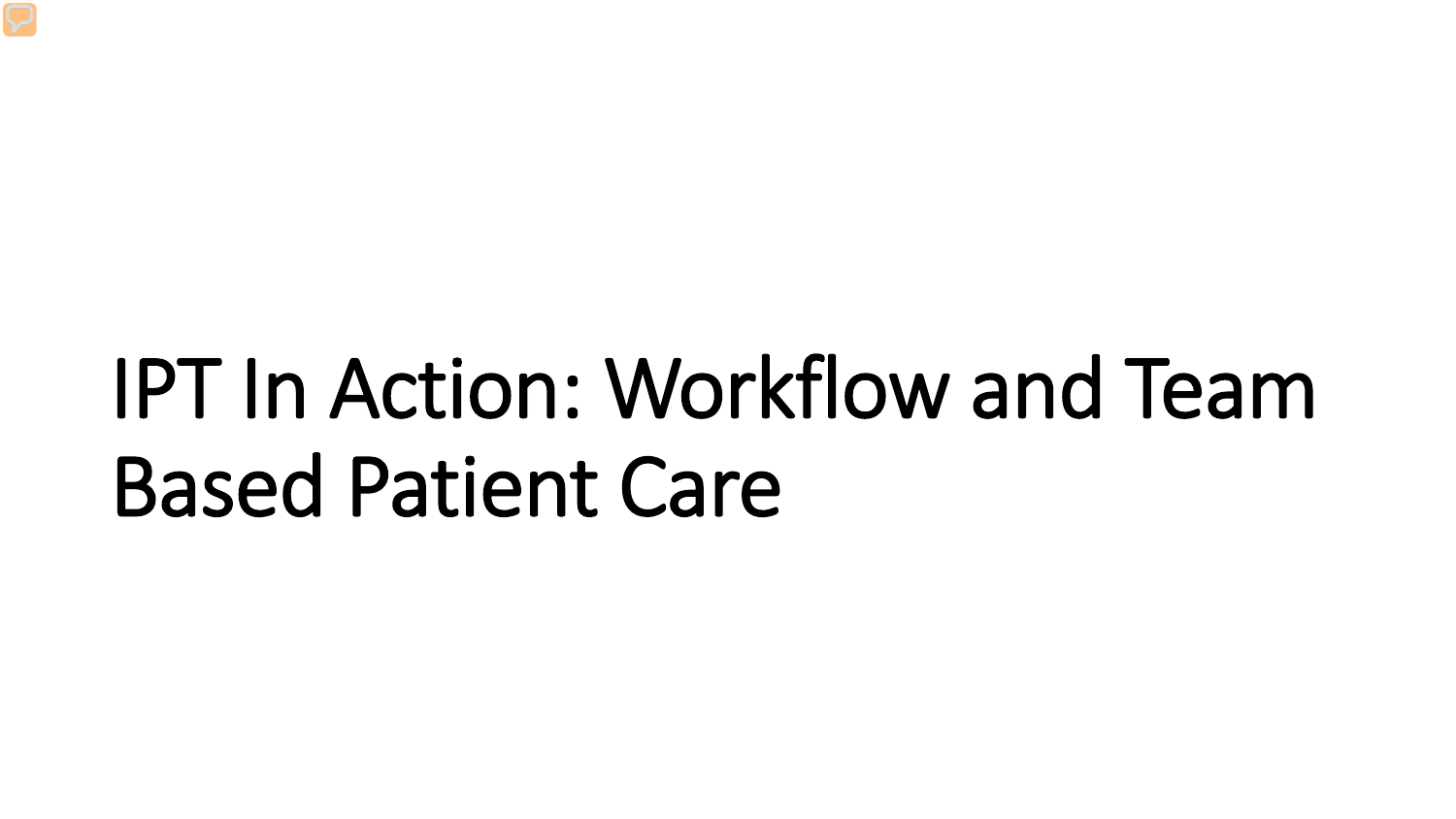## Biopsychosocial & Multimodal Pain Care

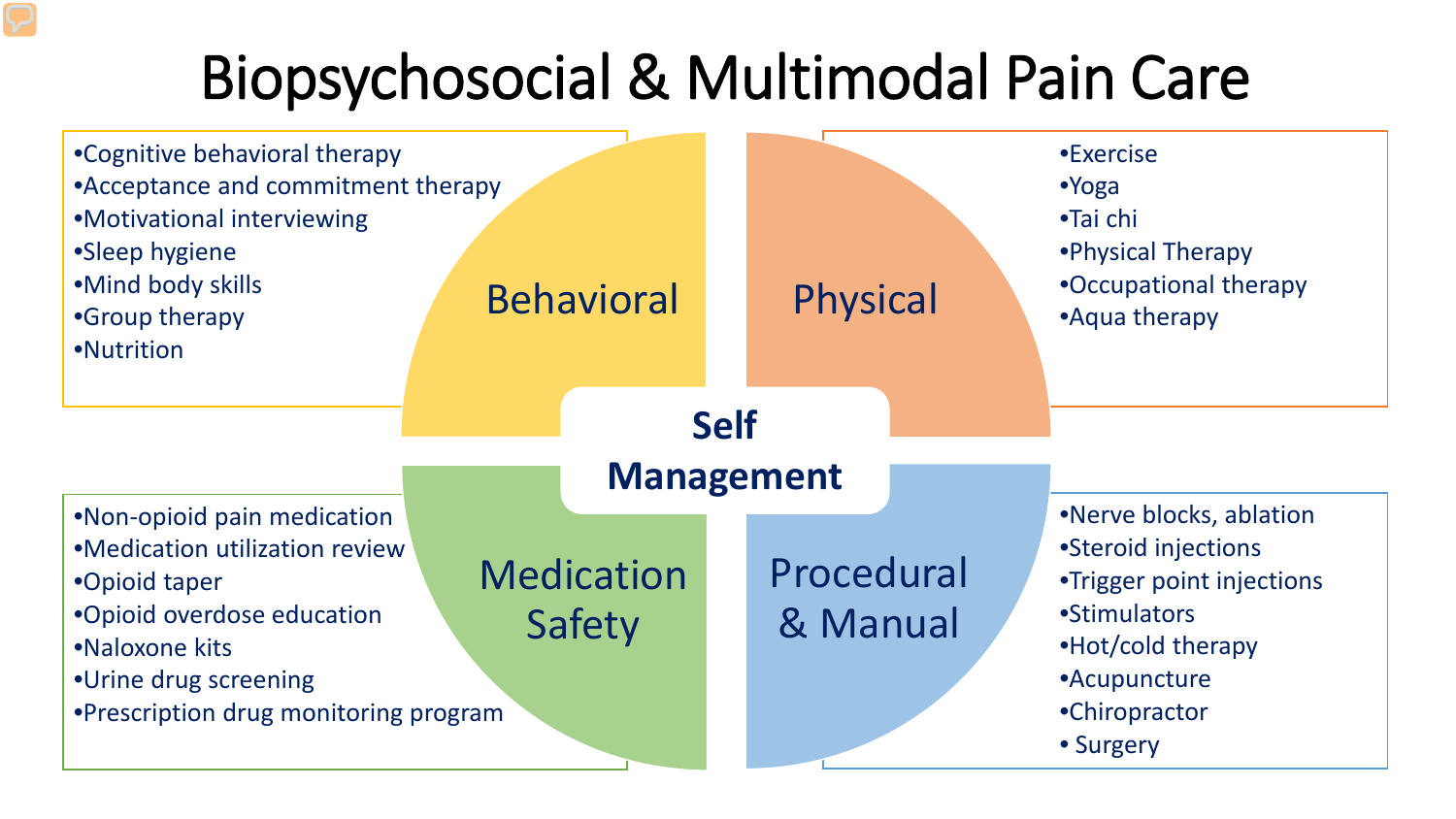#### Clinic Workflow

- Team pre-rounds
- Psychologist brings patient back to room
- Start visit by asking patient's goals and values
- Organized team assessment
- Collaborative treatment planning with patient
- Collaborate with and support primary care providers
- Structured weekly meetings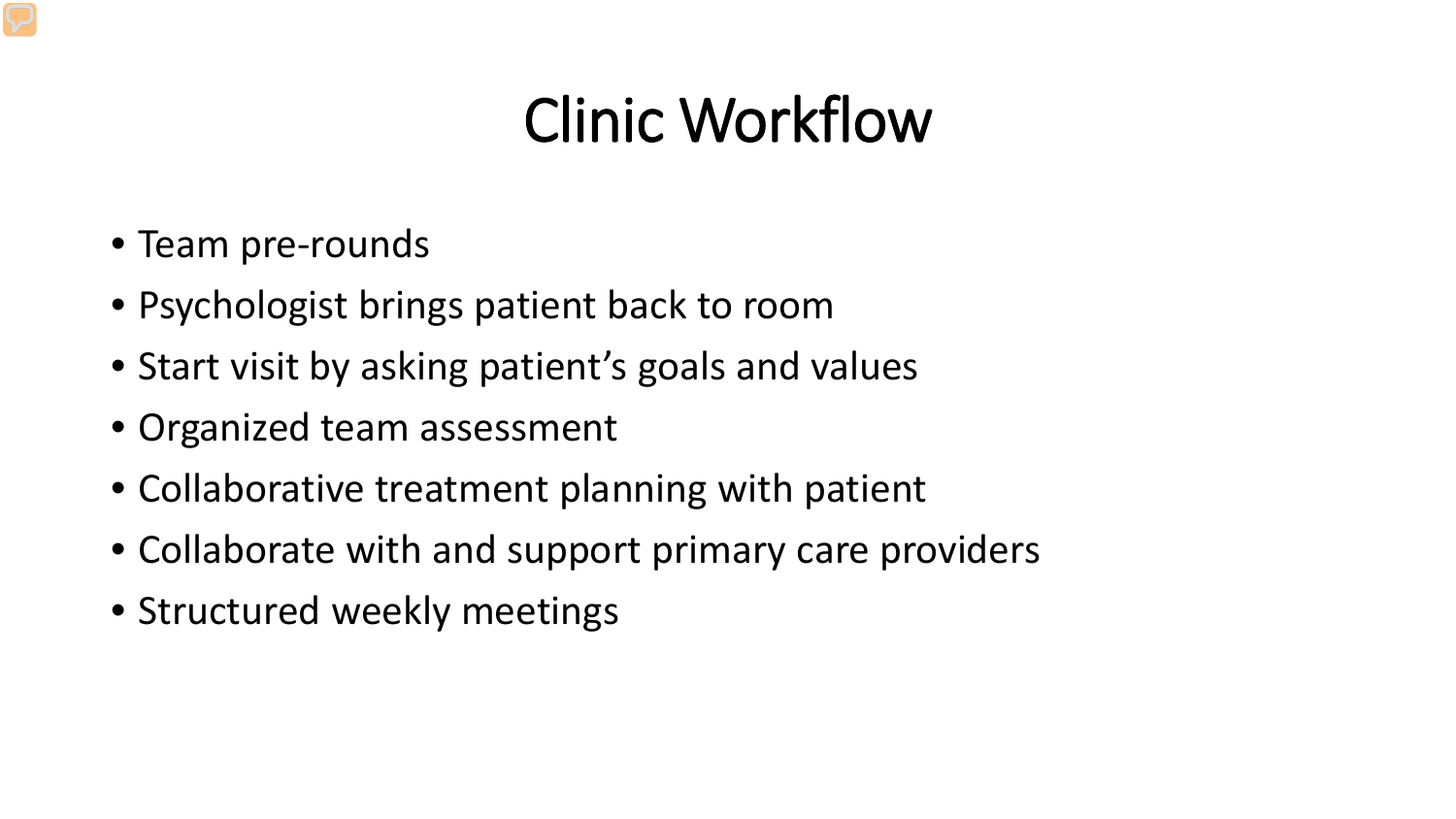#### Patient Folder

- Welcome to the Integrated Pain Team Brochure
- After Visit Summary
- Limits of Confidentiality
- Opioid Safety Brochure and Taking Opioids Safely Packet
- Biopsychosocial and Multimodal Pain Management Infographic
- Educational Resources list
- Pain Group Flyer
- Know Pain, Know Gain Class Flyer
- My Personal Health Inventory Packet
- Anti-inflammatory Diet Brochure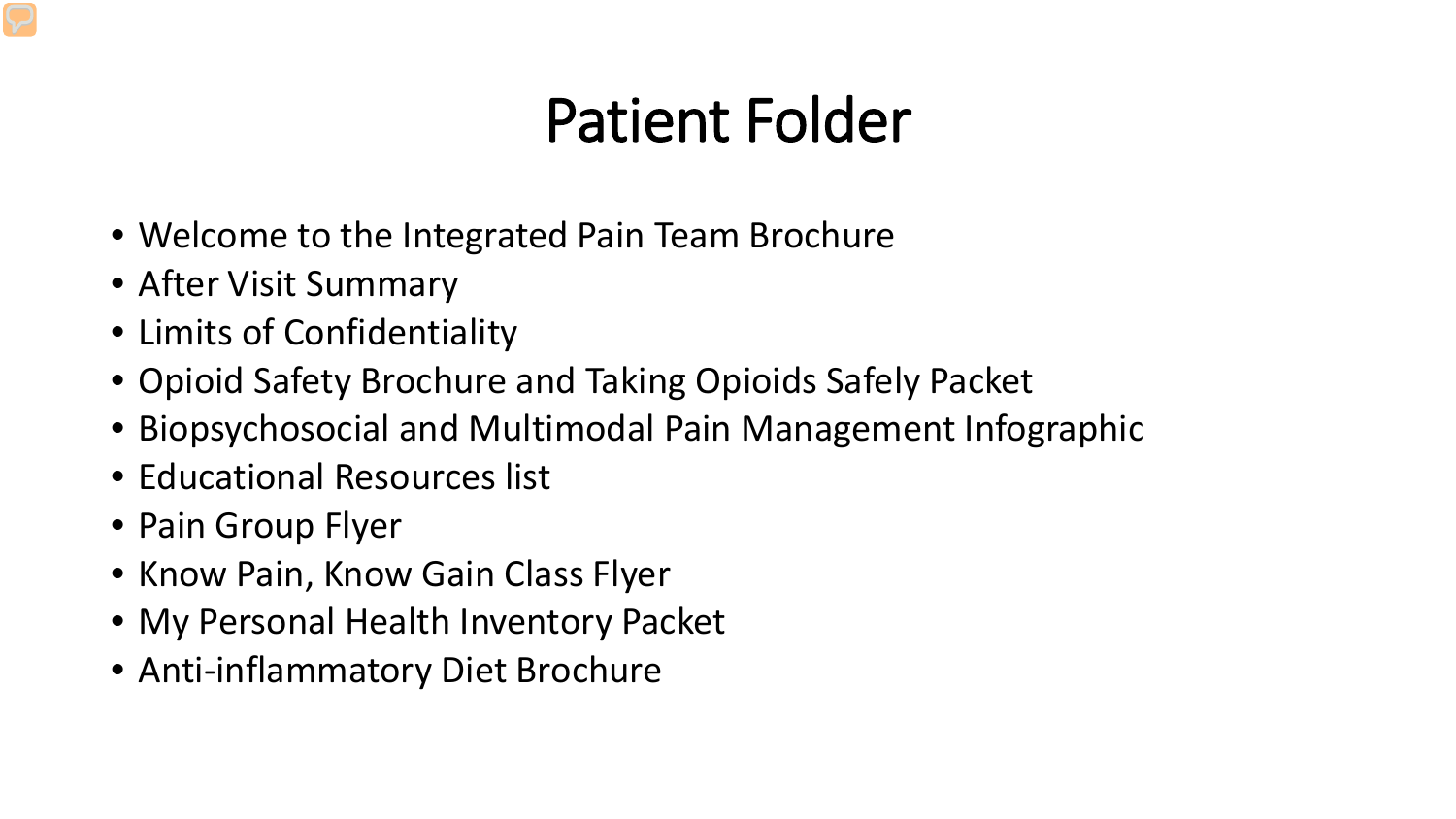Date of Visit:

## After Visit Summary

- Places focused on individualized pain care planning
- Reinforces multimodal management

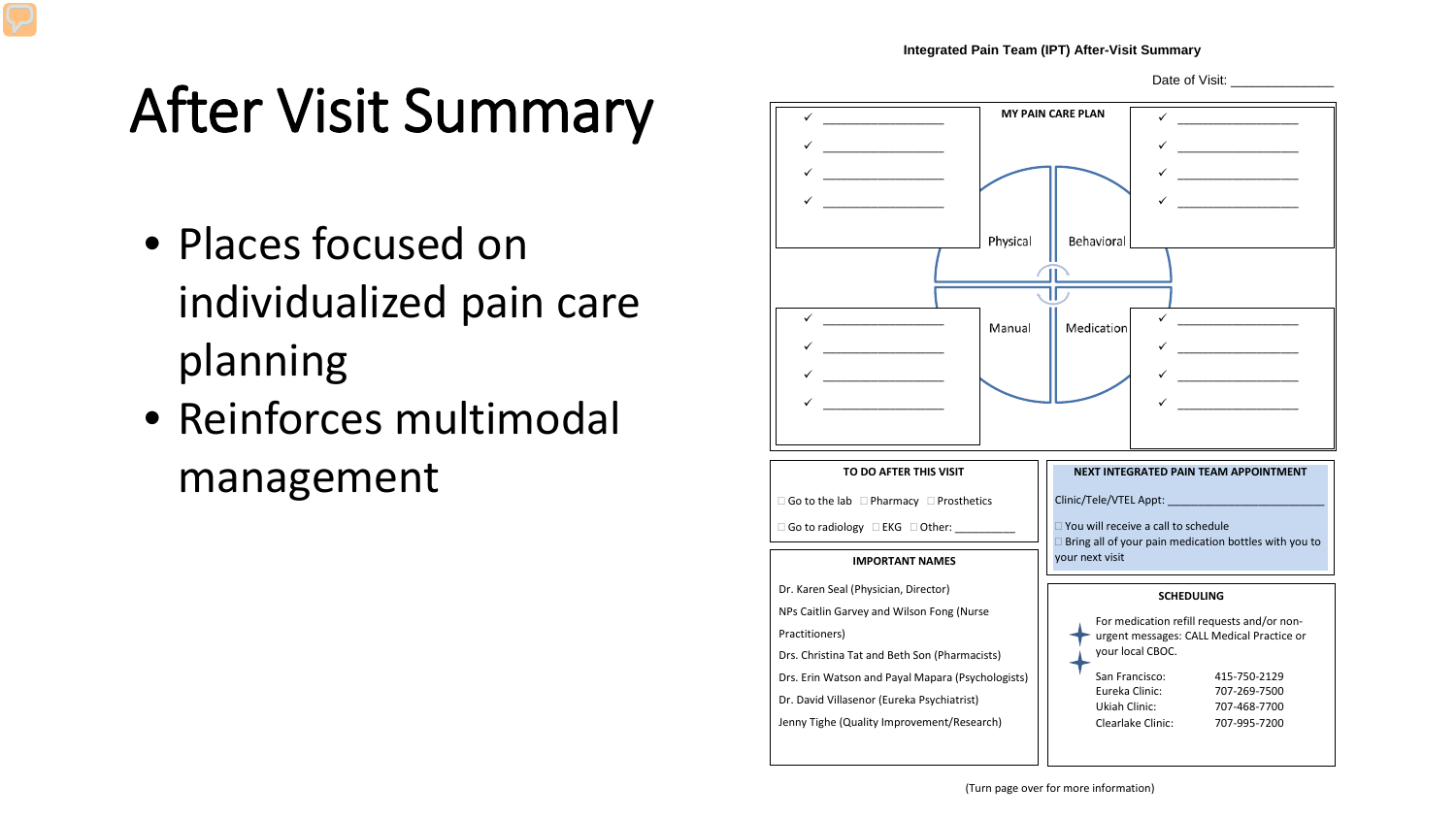# Lessons Learned: Difficult Conversations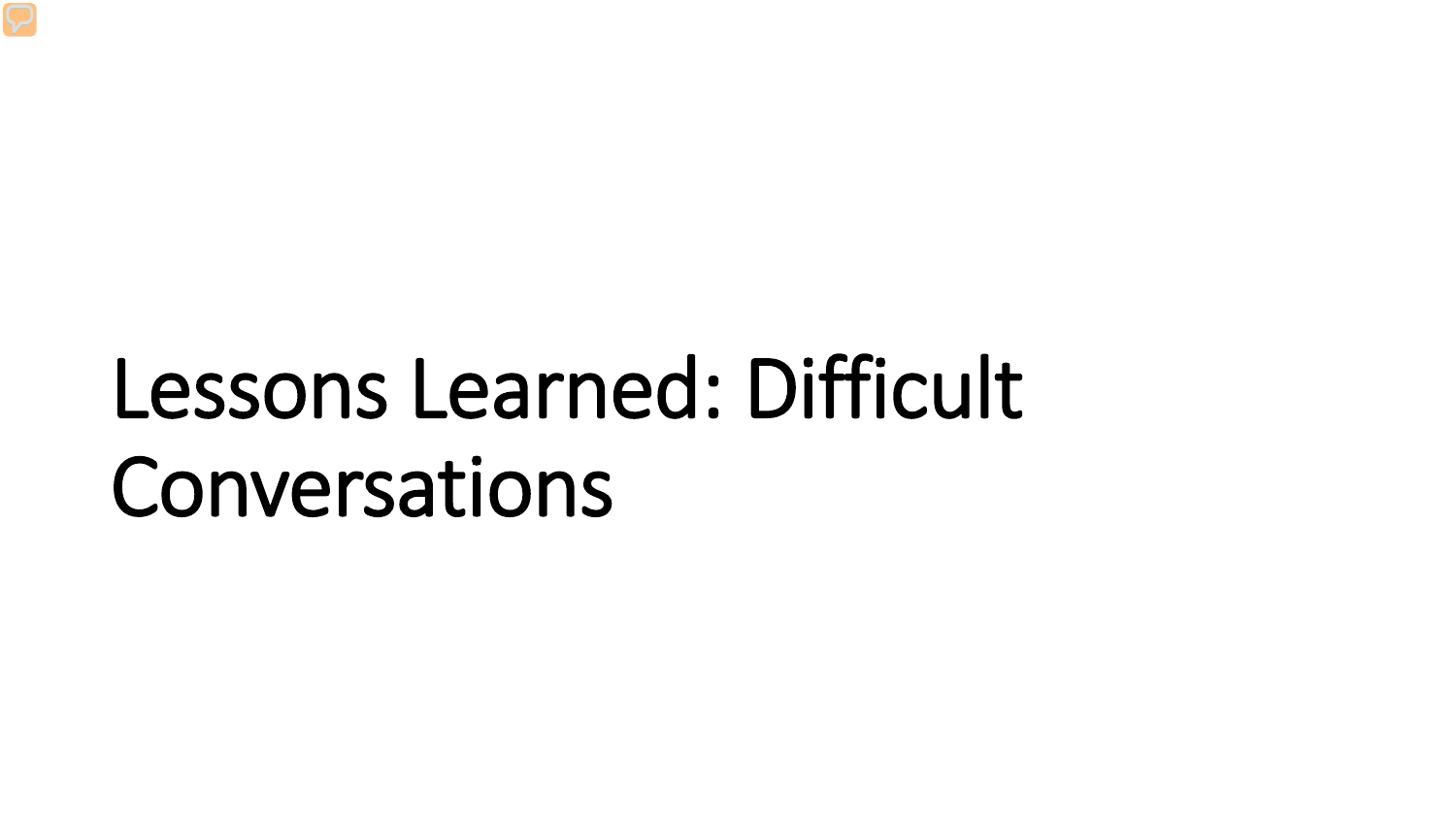#### Conversations with patients: The Basics

- Keep it simple
- Avoid language that invokes fear or fosters disability
- Introduce and destigmatize opioid use disorder
	- "Some people have trouble coming off opioids when they want to"
	- "Even people with real pain can develop dependence on these medications"
	- "Sometimes people find themselves relying on these medications even when the medications are actually interfering with their goals"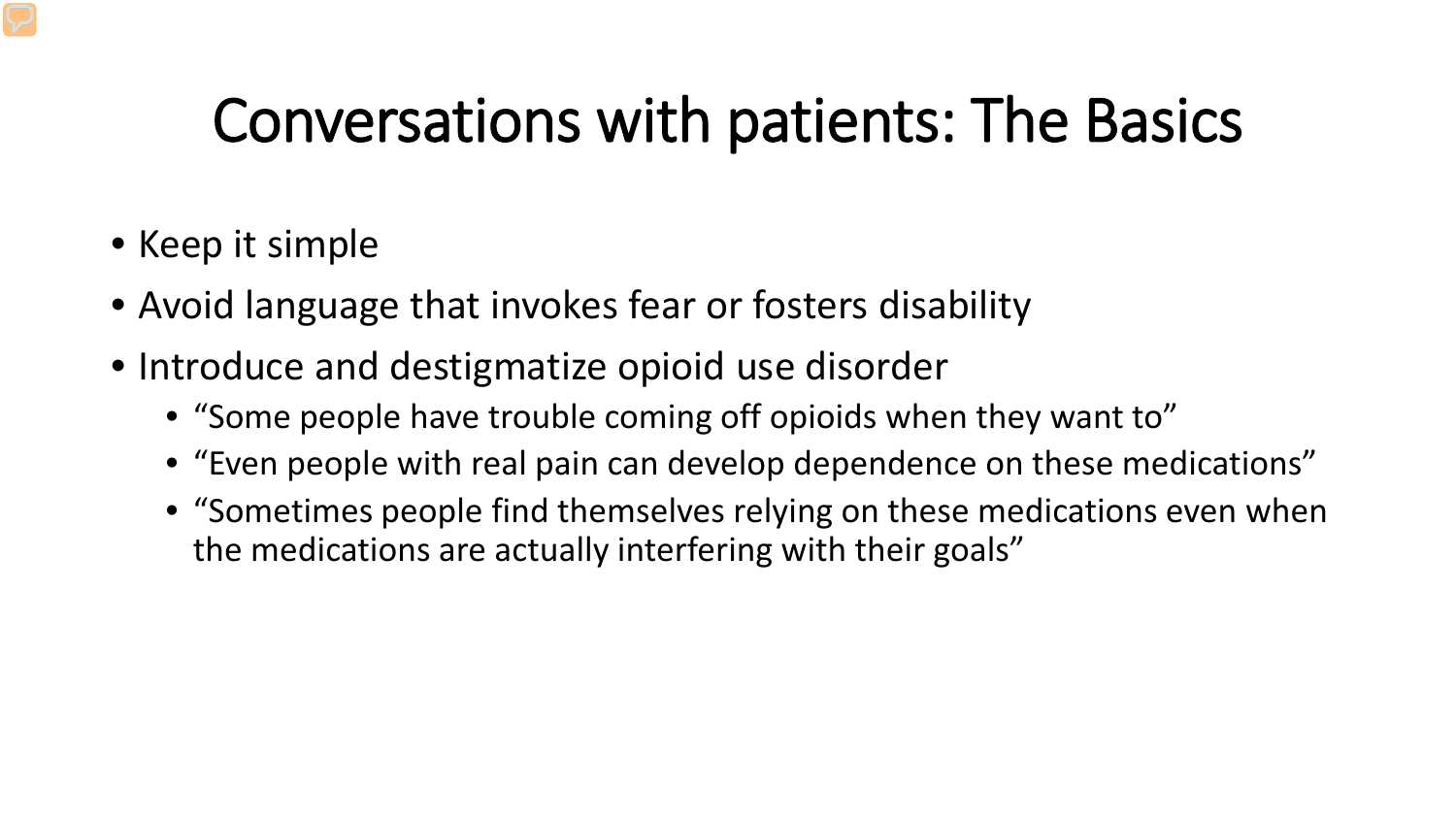#### Conversations with patients: Beyond the Basics

- Lean on guidelines and data
- Treat the individual
	- Emphasize patient's unique risk factors (medical comorbidities, MEDD, medication interactions)
	- Incorporate patient's own goals and values
- Using analogies (e.g. tobacco and a car speeding at 100mph)
- Set boundaries on inappropriate behaviors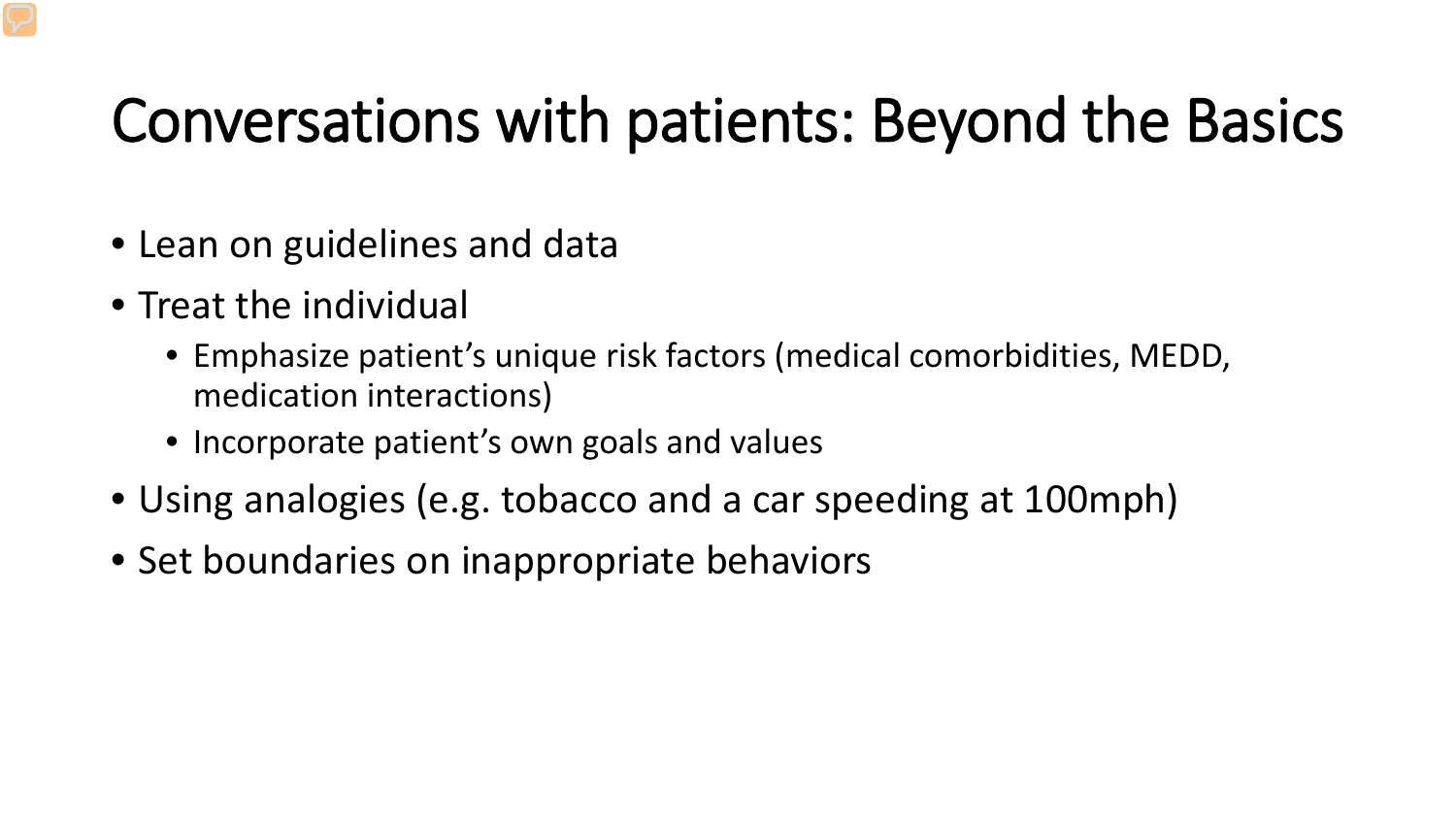#### PEARLS: Relationship Building Skills

| Partnership          | "We will figure out how to get through this together."<br>"We are here to help you reach your goals."                              |
|----------------------|------------------------------------------------------------------------------------------------------------------------------------|
| Empathy/Emotion      | "Sounds like that was very frustrating for you."                                                                                   |
| Appreciation/Apology | "We appreciate the work you are doing to manage your pain<br>better."<br>"I'm sorry that you have been having a difficult time."   |
| Respect              | "I give you a lot of credit for hanging in there."                                                                                 |
| Legitimization       | "Many people in your position would feel that way."<br>"We are talking to all of our patients prescribed opioids about<br>safety." |
| <b>Support</b>       | "What can I do to support you?"                                                                                                    |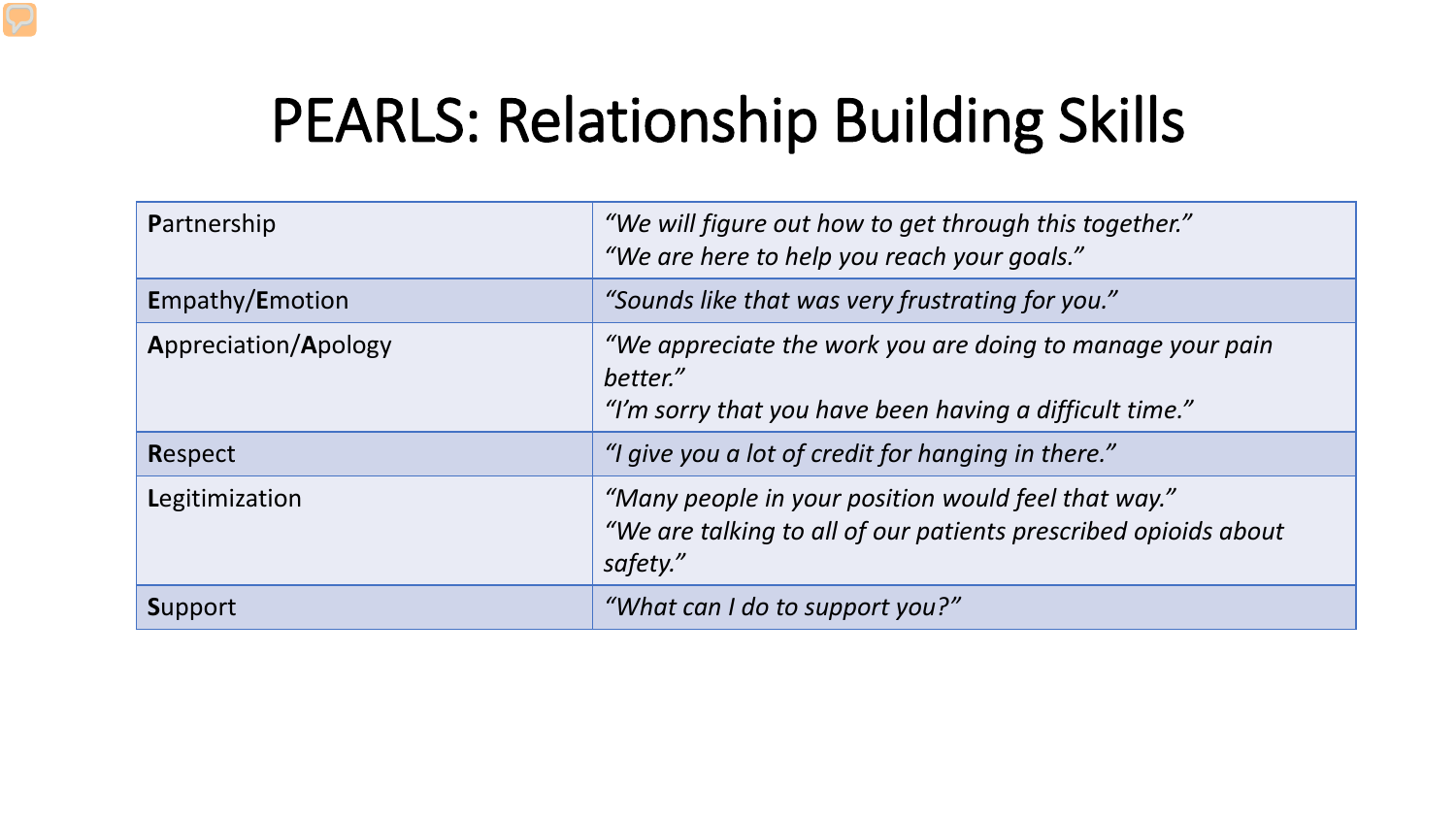## Ask, Respond, Tell

| <b>Ask</b>     | "How is pain impacting your life?"<br>"What do you know about opioid safety?"<br>"What are your goals?"                                                                      |
|----------------|------------------------------------------------------------------------------------------------------------------------------------------------------------------------------|
| <b>Respond</b> | "I am hearing that the pain is keeping you<br>from activities that are important to you."<br>"It sounds like you would like to learn<br>more about your options."            |
| <b>Tell</b>    | "Healthcare providers are learning more<br>about how to manage pain better"<br>"Taking this combination of medications is<br>dangerous and I am worried about your<br>safety |